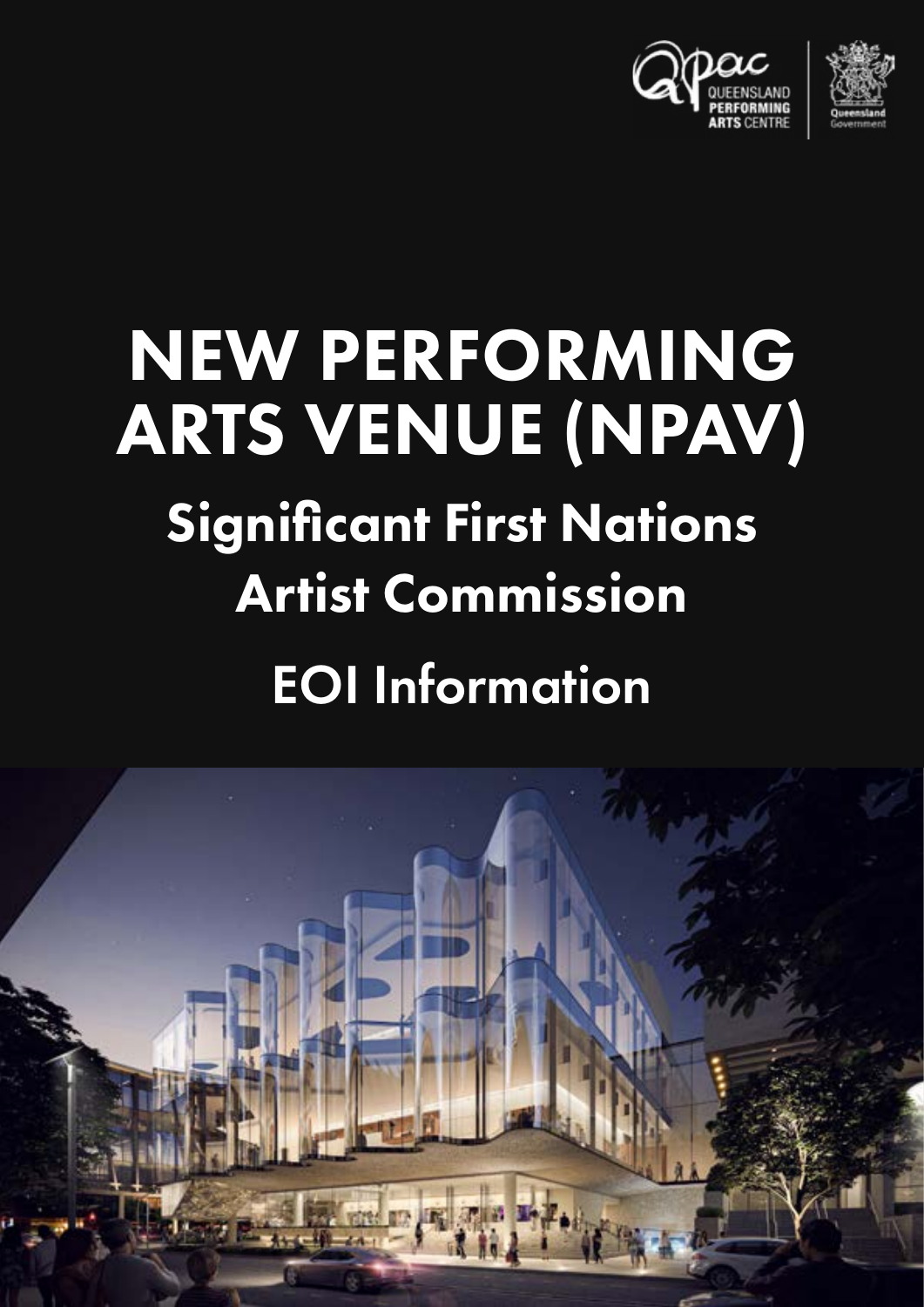### **NPAV Significant First Nations Artist Commission**

Expression of Interest



#### **Introduction**

The Queensland Government is seeking responses to this Stage 1 Expression of Interest (EOI) from First Nations artists with a cultural connection to Queensland, to develop a significant permanent public artwork for the New Performing Arts Venue (NPAV) project at QPAC.

Following this Stage 1 EOI phase, three artists will be selected to progress to Stage 2 Concept Design in a paid competition process. Each artist will work alongside Blaklash Creative (First Nations art and design consultants) and UAP (public art specialists) to develop a site-specific artwork response for this significant new cultural infrastructure at the Queensland Cultural Centre at South Bank.

#### **Artwork Opportunity**

The artwork opportunity is located within the NPAV Entry Forecourt. This location is an outdoor zone and calls for the integration of permanent, site-specific public art.

There are a range of possibilities for artistic intervention within the public art zone, including freestanding sculptural elements, treatment to the ground plane and treatment to the surrounding external walls.



*Artwork location render – NPAV Entry Forecourt. Courtesy Blight Rayner.*